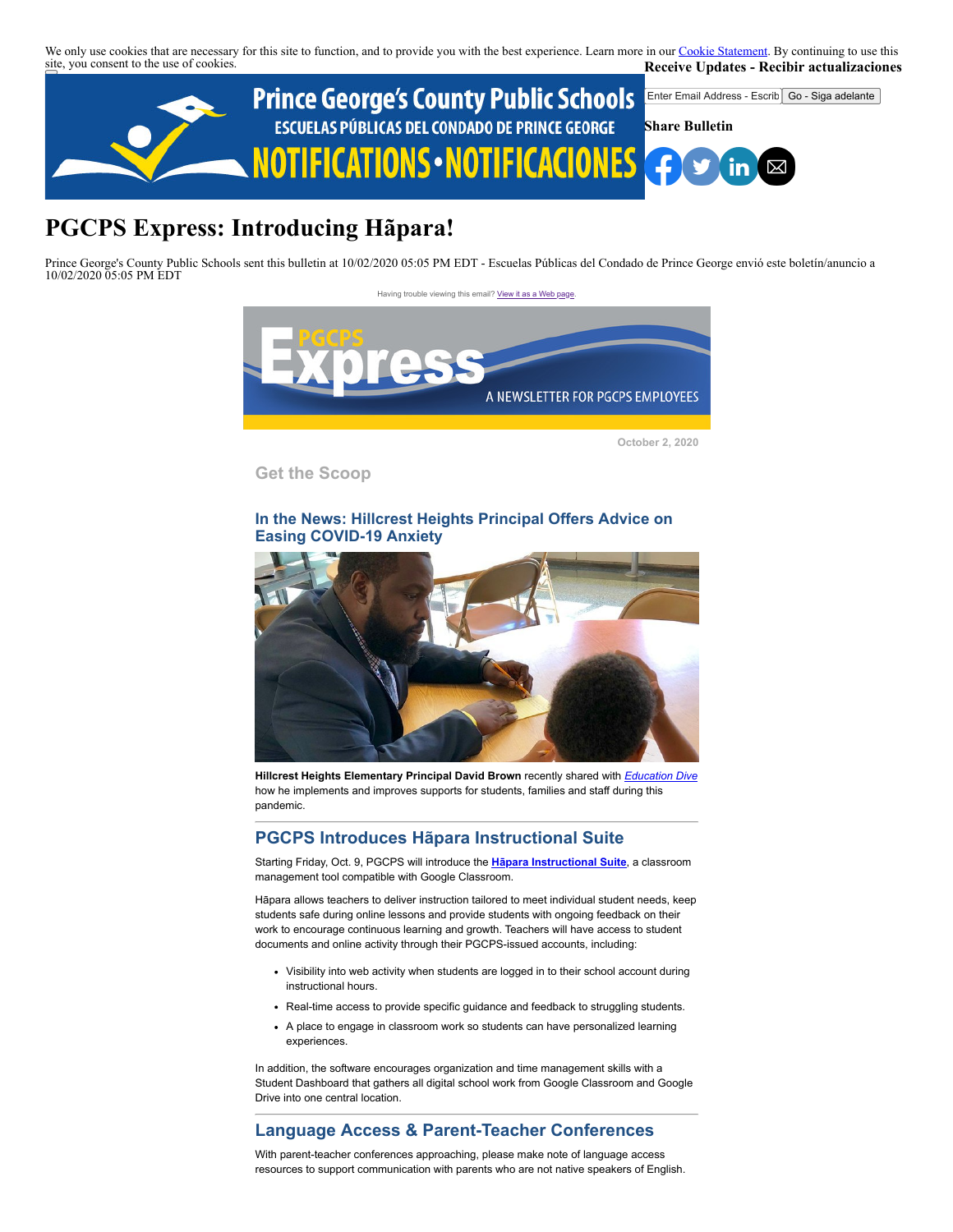**PGCPS Interpreter Bank: Video language support on virtual platforms**

Professional interpreters are available [by request from schools](https://www.gofluently.com/PGCPS/Login.aspx?ReturnUrl=%2fPGCPS%2f) to support language access on virtual platforms on Parent-Teacher Conference Day (Monday, Oct. 12). Interpreters will be assigned to schools based on availability for a variety of conference structures, including grade-level teams, teacher clusters and designated language-specific Zoom rooms.

Please note that students, family members and other staff are not permitted to interpret for parent meetings, consistent with federal language access regulations.

#### **Language Link: Third-party phone calls or audio bridge on virtual platforms**

Staff may also connect with a Language Link interpreter by phone for parent teacher conferences. Follow these [instructions for third-party phone calls](https://docs.google.com/document/d/1qDF-_P5TAS4WRGF_Xh160tdK-qvvICnO9IX7Xg3WClk/edit?usp=sharing) to be connected with an interpreter.

Language Link interpreting services can also be bridged to support language access via audio on virtual platforms, such as Zoom, Google Meet, and WebEx for parent teacher [conferences. Follow these instructions to connect audio interpreting services to a virtual](https://docs.google.com/document/d/1-F4k6MDtb_YyXfiOOyscal1T4CZZtPKI9uEL8reiE0o/edit?usp=sharing) platform via conference bridge.

**For more information, please contact the Office of Interpreting and Translation at interpreter@pgcps.org.** 

#### **In the Spotlight**

#### **Education Partnership Aims to Strengthen Teacher Workforce, Address Classroom Equity**

A new collaboration between the **University of Maryland and Prince George's County Public Schools** will create innovative training opportunities for education students, bolster professional development and promote equity across Maryland public schools. The Maryland Professional Development Schools 2025 project is a cooperative effort, supported [by a \\$2.3 million grant from the state Department of Education. Read more from](https://today.umd.edu/articles/education-partnership-aims-strengthen-teacher-workforce-address-classroom-equity-7b97cd63-f510-4425-a56c-c7e2021715c4) *Maryland Today.*

#### **Cheers to our Community Schools Coordinators!**

The last week of September is designated as **Community Schools Coordinator Week**. This weeklong celebration acknowledges their efforts to bridge the gap between the school and community in order to help students and families thrive. Check out this [video](https://drive.google.com/file/d/1HIsFL4wk8p8Xizyjqr5LJpd74fjrWiOn/view?ts=5f73f83b) from our Community Schools Coordinators!

#### **Hispanic Heritage Month**



Are you planning a virtual activity for **Hispanic Heritage Month**? Tell us about it at communications@pgcps.org.

### **Looking for Distance Learning Pros!**

Do you have advice on making the most of the distance learning experience with students? Starting next week, we will highlight **distance learning stars** discussing or demonstrating your best practices for teachers and/or families on PGCPS social media for #TeacherTuesday. Videos should be no longer than one minute. Send submissions to communications@pgcps.org.

**Nominate a colleague** who makes you #PGCPSProud by sending their name, office/school, photo and a brief description (100 words or less) to [communications@pgcps.org](mailto:communications@pgcps.org). Submissions may be edited for length, clarity or grammar.

# **Benefits Services: Our Focus Is You**

#### **Mark Your Calendars: Open Enrollment 2021**

**Open enrollment for benefits** starts Tuesday, October 6 through Thursday, October 22. This is your opportunity to review options and select the benefits that work best for you and your family.

If you do not make changes during open enrollment, your current elections will continue at the 2021 rates except for Flexible Spending Accounts (FSAs). To participate in FSAs, you must re-enroll during open enrollment.

Your selected benefits will take effect Friday, January 1 through the end of 2021.

After the enrollment deadline, you will not be able to make changes to your elections unless you experience an IRS-qualified status change, such as marriage, divorce, birth or adoption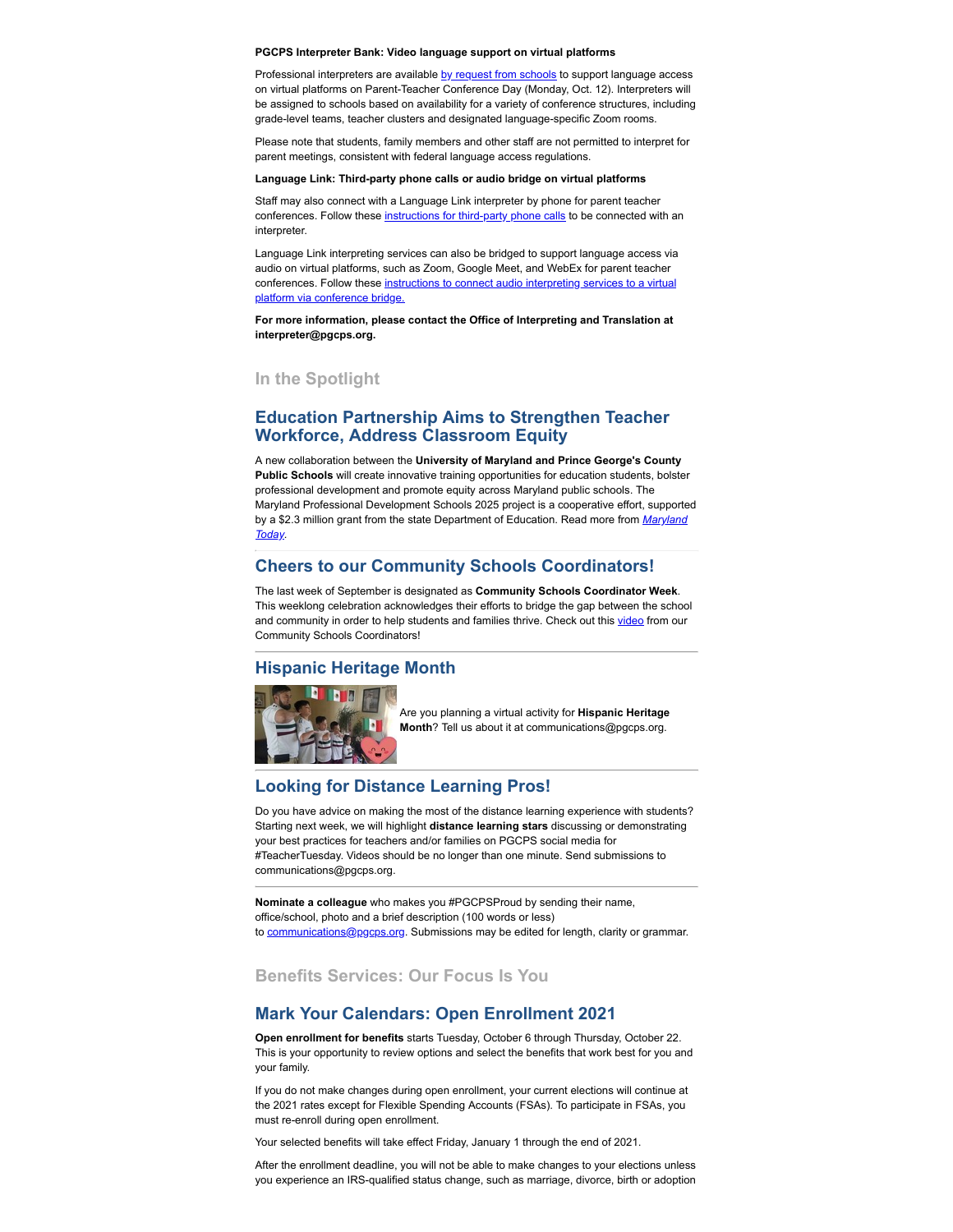of a child, or loss of coverage.

Visit [www.pgcps.org/open](http://www.pgcps.org/open/) for the latest information.

#### **Start Saving with Flexible Spending Accounts (FSAs)**



Did you know **Flexible Spending Accounts (FSAs)** offer significant tax savings? As a pre-tax benefit, the money contributed to these accounts is deducted from paychecks before taxes are calculated. In some cases, tax savings can be significant. Use the **FSA calculator** to find out how much!

PGCPS offers two FSAs to help save money on medical costs and child care:

- Healthcare Flexible Spending Account contribute up to \$2,750 per year
- Dependent Care Flexible Spending Account contribute up to \$2,500 per year if married and filing separate income tax returns, or up to \$5,000 per year if single or married and filing joint income tax returns

Decide how much to contribute to one – or both – FSAs and opt in during open enrollment (Oct. 6-22).

#### **Announcements**

#### **COVID-19 Notification Protocols**

PGCPS has notification protocols for employees who test (1) positive for COVID-19, (2) need to quarantine due to immediate exposure or (3) need to care for a COVID-infected family member. For details, please visit **Staff Portal**.

#### **Instructional Tips for Teachers**

If your students are unable to access documents or having trouble submitting assignments through Google Classroom, here's a webinar from **T3 Playground: Google Classroom Part** 1, Student Experience to ensure a better experience for you and your students.

# **PGCPS Professional Library is Open**



The Professional Library is open on Mondays and Wednesdays from 9 a.m. to 4 p.m. at Bonnie F. Johns Media Center.

Employees can explore the **online library** and contact [cathe.francoeur@pgcps.org](mailto:cathe.francoeur@pgcps.org) for pick-up or have items mailed to your school. There are also professional

eBooks available in **Sora** (use county username and password to login).

#### **Submissions Requested: Student Artwork for Hall of Fame Gala Auction**

The Excellence in Education Foundation for PGCPS is seeking student artwork for its upcoming [virtual Hall of Fame Gala](https://www1.pgcps.org/foundation/cards/2020-Virtual-PGCPS-Hall-of-Fame-Gala/)! Proceeds will be evenly split between student artists and the foundation. Students must [submit artwork and a permission slip b](https://docs.google.com/forms/d/1p2Og4SgPqNsG1pVZqg4Yxnmd3TPo2xrIEG8PdukFDvU/viewform?ts=5f58c22d&gxids=7757&edit_requested=true)y Oct. 12. For details, contact elizabeth.stuart@pgcps.org.

#### **Fall Auto Sale with ESFCU**

PGCPS teachers can take advantage of the **[fall auto sale](https://www.esfcu.org/fallauto)** with Education Systems Federal Credit Union (ESFCU). You will receive a \$200 cash bonus if you finance or refinance a new or used auto loan with a minimum loan amount of \$15,000. ESFCU also offers low interest rates, no payments for 90 days and summer skip payment options. The offer ends Thursday, Oct. 15.

#### **Teaming Up with Purposity to Help Students in Need**

Join Purposity — a not-for-profit app that shares the needs of local students and families. After downloading the app and following PGCPS, you'll receive one weekly notification with specific needs from students and families. You decide if you want to help meet a need in just a few clicks, right from your phone — and you'll know exactly who you're helping and why. Purposity is available in the App Store and Google Play.

#### **Nominations Open for LifeChanger of the Year Award**

LifeChanger of the Year is an annual program recognizing K-12 educators and school employees across the country. The program celebrates those who are making a significant difference in the lives of students by exemplifying excellence, positive influence and leadership. [Nominations are now being accepted for the 2020-2021 Program.](http://app.lifechangeroftheyear.com/nominate.cfm)